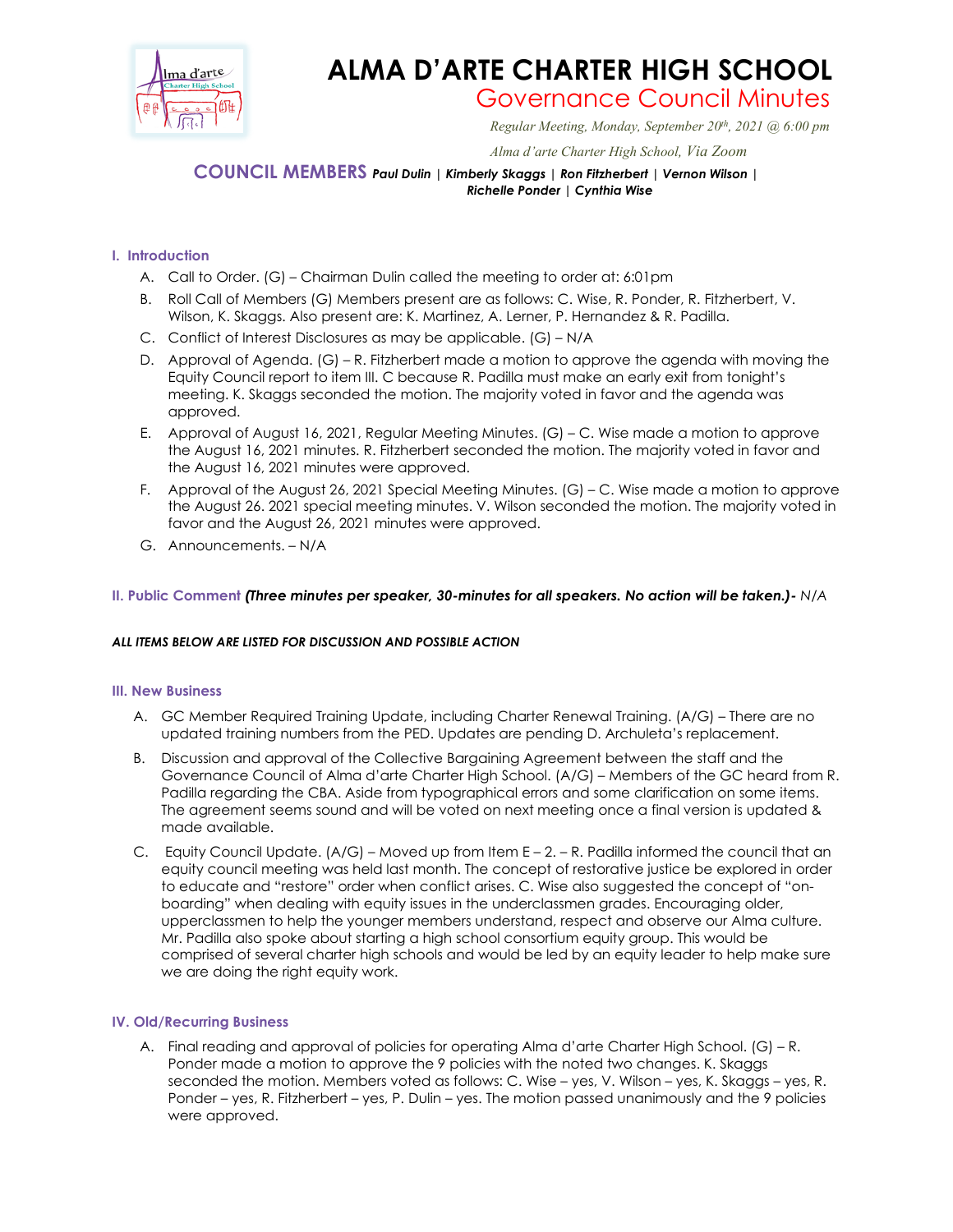- 1. Employee Policy: Human Resource Development
- 2. Governance Council Policy: Principal/CAO Evaluation section 2A change the word "board" to "council"
- 3. Fiscal Management Policy: Disaster Recovery Business Continuity
- 4. School Community Policy: Parental Involvement and Family Engagement
- 5. Student Management Policy: Student Rights and Responsibilities
- 6. Governance Council Policy: Membership Selection and Term of Office
- 7. Governance Council Policy: Powers and Authority
- 8. Governance Council Policy: Removal of a Governance Council Member
- 9. Governance Council Policy: Vacancies on the Governance Council in section 3A change the word "two" to "three."
- B. Date and arrangements of ceremony to formally name the Alma d'arte Auditorium after Irene Oliver-Lewis. (A) - K. Martinez spoke to Ms. Oliver-Lewis and it was decided that arrangements would be made after fall break. Ms. Oliver-Lewis seemed very excited that we are moving forward with the re-naming ceremony. R. Fitzherbert suggested that if restrictions arise with public gatherings again, that we go forward with the official re-naming & have a celebration at a later time.
- C. Discussion of pandemic policies/restrictions regarding returning to in-person teaching and requirements that all staff and students be vaccinated. (A/G) – P. Dulin presented a possible policy for requiring vaccinations for all staff and student to participate in in-person learning. He gave many reasons for this potential policy. Mostly to safeguard the health and safety of our school community. R. Fitzherbert commented that while he is pro-vaccinations, he questions the legality of this policy and wondered what types of considerations would be given to people with exemptions. C. Wise inquired if this policy could be adopted as an emergency policy, forgoing the 1st &  $2<sup>nd</sup>$ readings of this policy. K. Martinez stated that 2 non-teaching staff members are not yet vaccinated. Additionally we have about 65% of our student body vaccinated. Alma d'arte currently participated in a DOH/FEMA sponsored vaccination clinic. There were approximately 32 persons vaccinated at Alma including 8 Alma d'arte students. Going forward, K. Martinez will present the draft of the policy to school attorney P. Matthews.
- D. Monthly Financial Report
	- 1. Financial Statements as of July 31, 2021. (F)
	- 2. BAR's Approval (if required). (G) The following BAR's were presented for approval: R. Fitzherbert made a motion to approve the below mentioned BAR's. K. Skaggs seconded the motion. Members voted as follows: C. Wise – yes, V. Wilson – yes, K. Skaggs – yes, R. Ponder – yes, R. Fitzherbert – yes, P. Dulin – yes. The motion passed unanimously.

2122-0001-M 24308 - CRRSA, ESSER II Maintenance 2122-0002-M 24106 - Entitlement IDEA-B Maintenance 2122-0003-M 21000 - Food Service Maintenance 2122-0004-T 11000 - Operational Transfer 2122-0005-M 11000 - Operational Maintenance 2122-0006-T 11000 - Operational Transfer 2122-0007-M 11000 - Operational Transfer

- 3. Payroll and Accounts Payable Acceptance and Approval. (G) K. Skaggs made a motion to approve the Payroll & Accounts payable for August 2021. R. Fitzherbert seconded the motion. Members voted as follows: C. Wise – yes, V. Wilson – yes, K. Skaggs – yes, R. Ponder – yes, R. Fitzherbert – yes, P. Dulin – yes. The motion passed unanimously.
- 4. ARP/ESSER III Funding Approval. (G) K. Martinez spoke about what is planned for the ESSER III Funding. (3rd round of CARES Funding) Monies set aside will be for after-school credit recovery programs, technology & equipment for a literacy program, new staffing in social work & arts instruction, outdoor benches and tables for our courtyard for student lunches. K. Skaggs made a motion to approve the ARP/ESSER III funding. C. Wise seconded the motion. Members voted as follows: C. Wise – yes, V. Wilson – yes, K. Skaggs – yes, R. Ponder – yes, R. Fitzherbert – yes, P. Dulin – yes. The motion passed unanimously.